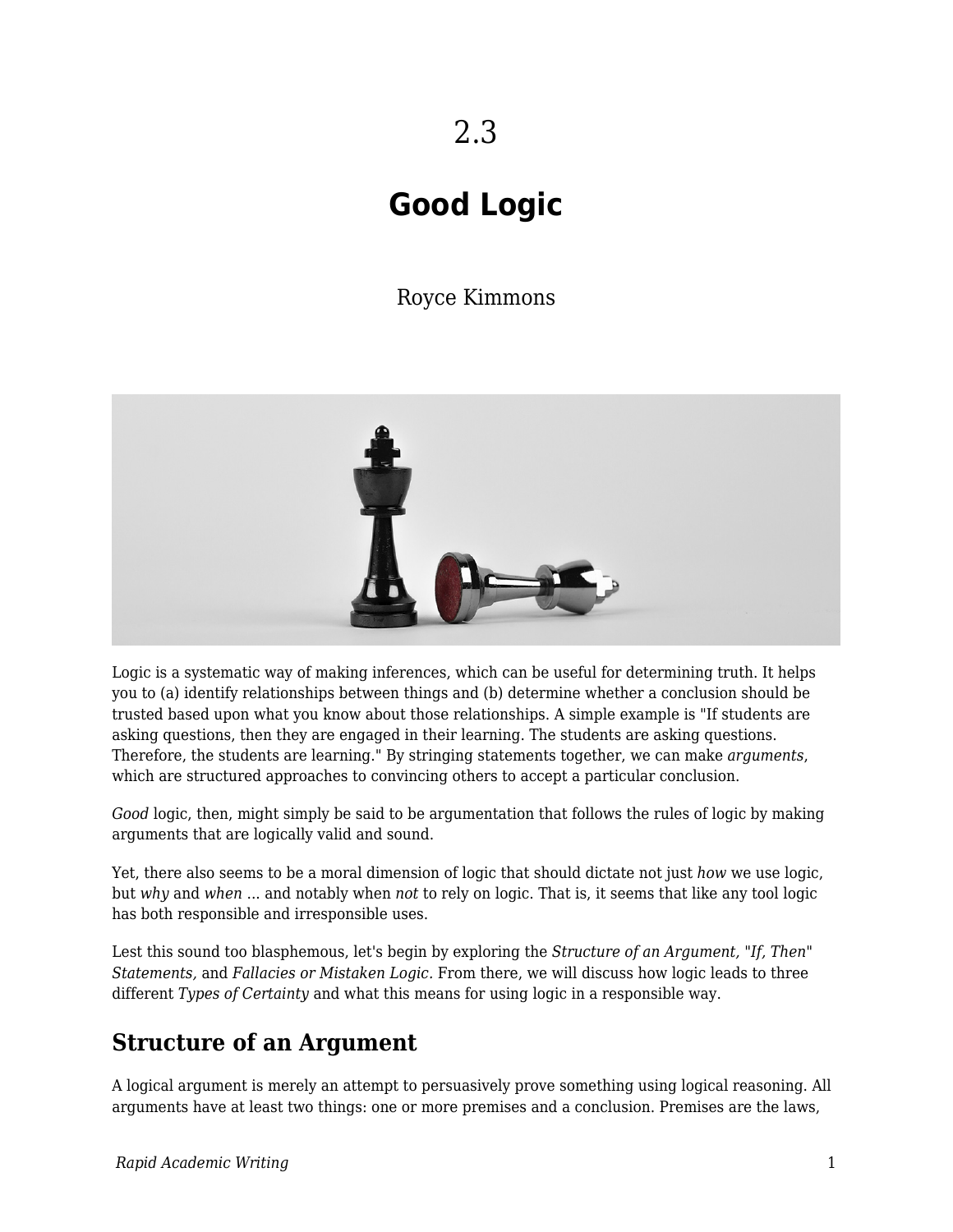theories, facts, instances, or contexts that we assume to be true, and conclusions are what we are trying to prove by bringing up these premises in relation to one another.

When laying out an argument using formal logical notation, we list all of our premises first (one on each line) and then identify the conclusion with a therefore symbol, which is shaped like three dots of a triangle's vertices, as follows:  $\Box$ 

This is an example of a formal argument:

I care about all students.

Rita is a student.

∴ Therefore, I care about Rita.

In this case, "I care about all students" and "Rita is a student" are the premises, while "I care about Rita" is the conclusion.

Though most arguments are not structured in this way in typical writing and language, you can normally identify conclusions by listening for keywords that imply logical relationships, such as "therefore," "so," and "then."

# **"If, Then" Statements**

In order for logic to work, we need statements that connect ideas and facts together. These generally take the form of "if, then" statements. I even just used one in this sentence by arguing that "if logic is to work, then we need 'if, then' statements."

"If, then" (or conditional) statements are everywhere, and we use them all the time. "If I don't get any sleep, then I won't be able to go to work in the morning." "If you don't study, then you will fail." "If you eat, then you won't be hungry." "If you treat people kindly, then they will treat you kindly." And so forth.

These types of statements allow us to structure two things in relationship to one another in a way that implies particular causal inferences. In logic, the most simple way of showing this relationship is by stating "if A, then B" or as follows:

By making a statement like this, we are making two causal claims. First, we are stating that A is a *sufficient* cause of B, meaning that A is all that it takes to cause B. It does not matter what else is happening in the universe or what other factors might be at play, if we just have A, then we will definitely have B. This does not necessarily mean that B originated from A or that B comes after A but just that if I know that A exists or is true, then I know that B also must exist or be true.

The second claim we are making is that B is a *necessary* cause of A, meaning that the presence of B is essential to A's existence. Again, this does not mean that B comes before A or is more fundamental or basic but just that if I know that B does not exist or is not true, then A must not exist or not be true either.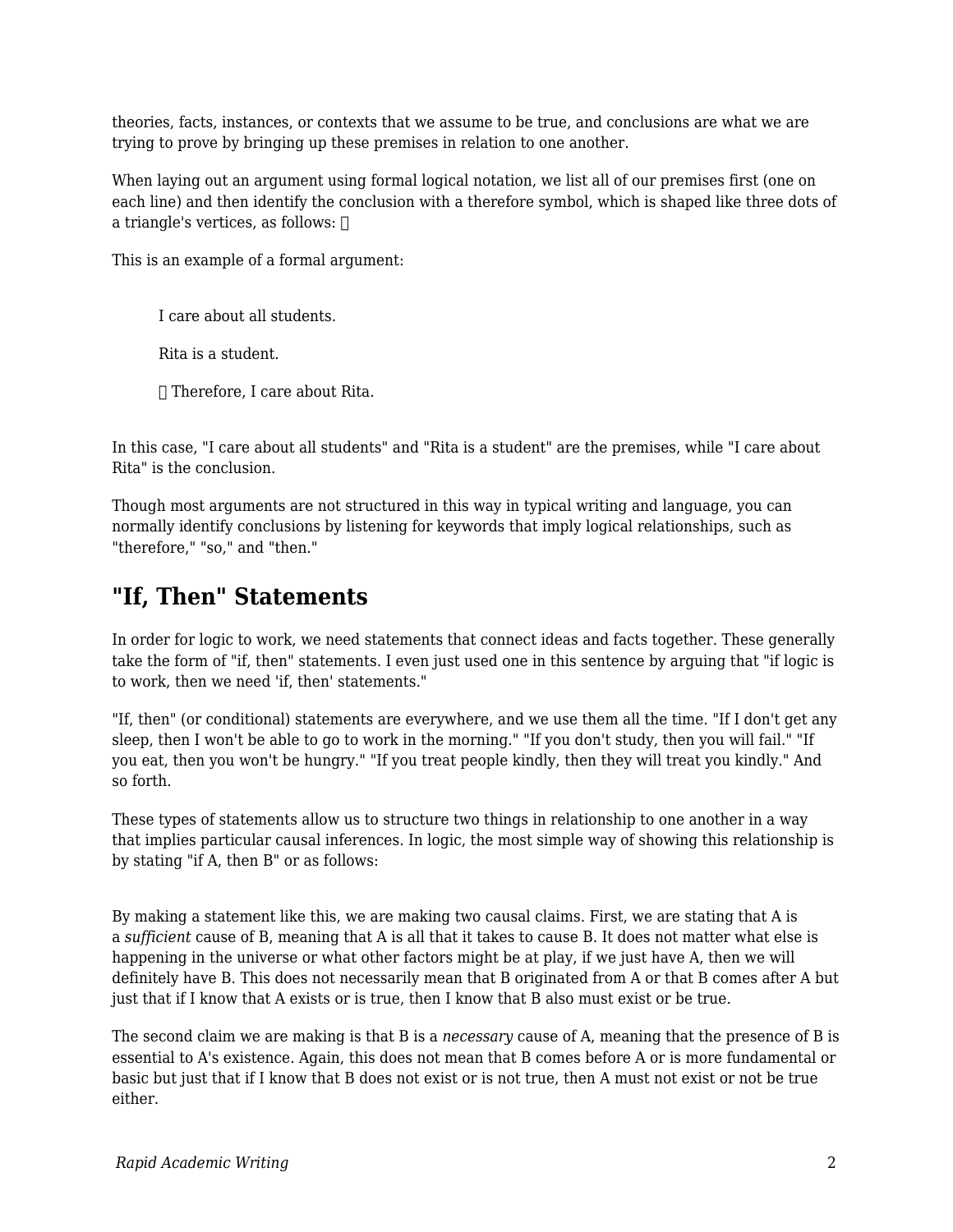An example of this would be a statement like "if you are a person, then you have value," which we could form into logical notation as follows:

This statement implies two things. First, from a sufficiency perspective, it means that being a person is sufficient to having value. It does not matter what else a person is (teacher, student, ballerina, tax collector, octogenarian, newborn, Democrat, Republican, Armenian, Ethiopian, social justice warrior, transgender, cisgender, despot, paedophile, murderer, white supremacist, *ad infinitum*), this "if, then" statement means that that person has value by virtue of the simple fact that they are human.

Did that list make you at all uncomfortable? If so, it is likely because we often make strong "if, then" statements without necessarily realizing the full causal sufficiency that our statements logically imply. Do you *really* believe that *all* people have value? If not, then you might rephrase the statement to something like "if you are a person of type X" or you might alternatively use the logical power of the statement to push yourself to recognize that all people do actually have value (even if you initially bristle at the idea in some cases). This is perhaps the greatest power of logic; it allows you to take relationships between two things (such as *people* and *value*) and apply that relationship to a variety of situations (e.g., how do I react to a murderer on death row?).

The second implication of this statement involves causal necessity and though it is a bit more of an abstraction in this case, it means that if something does not have value, then it cannot be a person. A simpler example of this would be the statement that "if something is a human, then it is a mammal." We have historically categorized our species biologically as mammals, because, like other mammals, we are warm-blooded vertebrates who give birth to live young. Yet, with the current advent of AI and robots, we are quickly finding ourselves in situations where we talk to machines like humans and treat them like we would other humans (sometimes having difficulty even judging if a conversant is a human or a machine).

As such machines progress, will there ever be a time when we consider them to be human? Based on this "if, then" statement, being a mammal is necessary to being human, so the logical necessity of the statement is that a machine could only be considered human if it became a mammal as well (i.e., one cannot be a human and not a mammal). As pointed out previously, we can either in this situation use the "if, then" statement as the means for determining what is the proper definition of being human, which every AI would fail, or alternatively consider whether our original "if, then" statement is really true (or might there be a time when being human is no longer defined in terms of being a mammal). At any rate, if we accept this "if, then" statement, then it allows us with strong certainty to look at anything in the universe and say definitively that it is not human by merely determining whether or not it is a mammal, which is a very powerful claim to be able to make.

As these two examples hopefully illustrate, "if, then" statements are very powerful, because they can allow us to make strong assertions about the world based on very little knowledge (e.g., I don't know who you, the reader, are, but I know that you have value based upon no evidence other than the fact that you are human and I accept the argument above). Wielding this power to both construct and destruct arguments, though, requires us to understand both how to apply logic according to its basic rules and also to understand the limits of logic.

In the beginning we talked about the rules for forming an argument. Here we want to clarify some of those rules. We will first review two rules (*Modus Ponens* and *Modus Tollens*) and then two common mistakes that break those rules (Denying the Antecedent and Affirming the Consequent).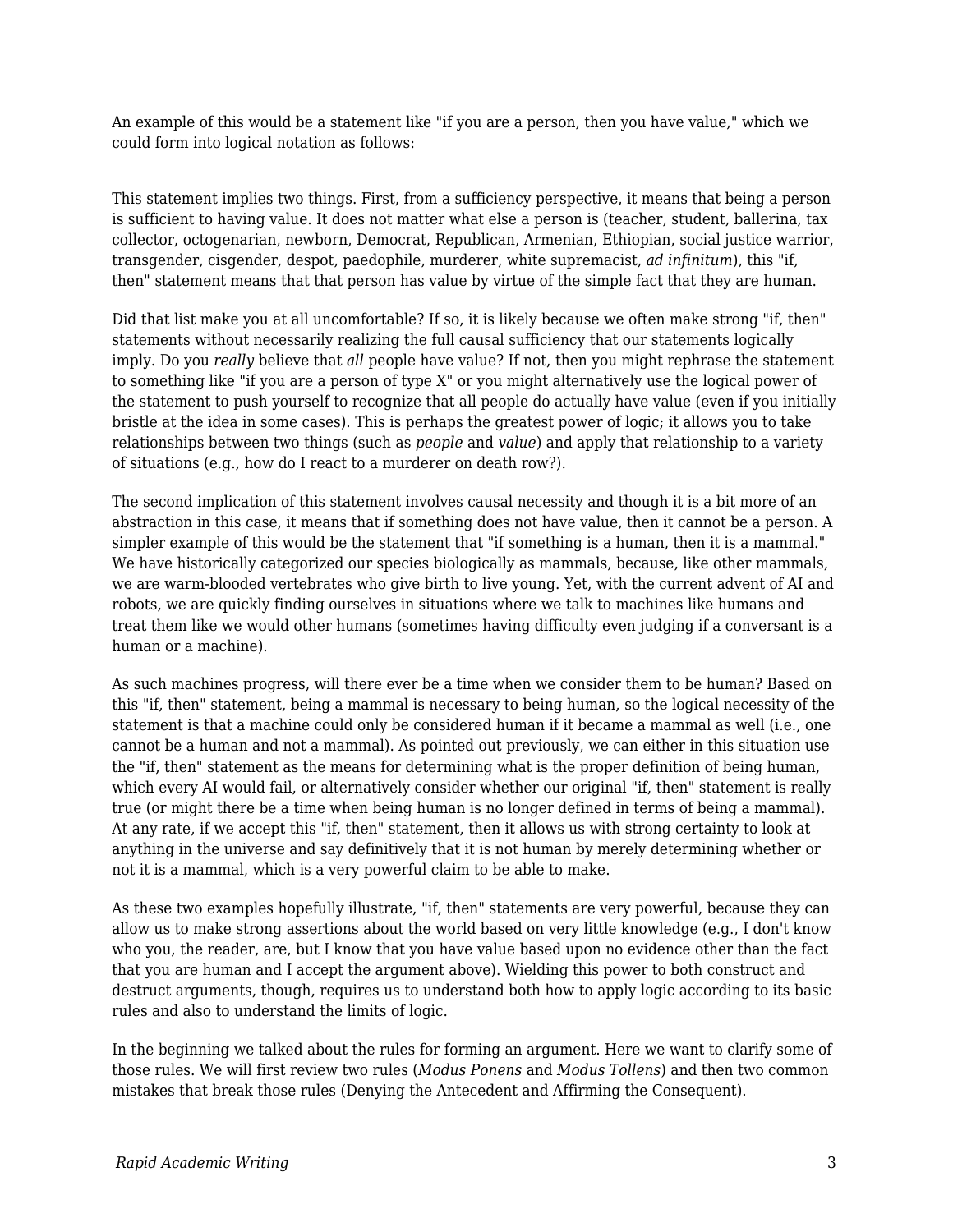### *Modus Ponens* **or Affirming the Antecedent**

The first rule of logic with "if, then" statements is that given a relationship between two things (A and B, as in an "if, then" statement), if A is a sufficient cause of B, and if A is true, then B must be true also.

This logical notation should be read as follows:

If A, then B.

A (exists or is true).

Therefore, B (exists or must be true).

An example of the *modus ponens* in action that undergirds all of assessment in education would be the following:

If a student performs well on a test, then they must have learned the material. Juanita performed well on the test, therefore she learned the material.

In this case, because we cannot open up a person's brain and figure out whether they learned something or not, we ask them to perform a task, such as fill in some answers on a multiple-choice test. If they perform well, then we conclude that they must have learned. Alternatively, this could be written as follows:

*Modus ponens* is simple but powerful, because it allows us to take a universal or theoretical statement (like the relationship between performance and learning) and to make arguments about particular instances or cases where the premises are met.

### *Modus Tollens* **or Denying the Consequent**

Building off of this, the second rule of logic with "if, then" statements holds that given a relationship between two things (A and B), if B is a necessary cause of A, and if B is not true, then A must not be true either.

This logical notation should be read as follows:

If A, then B.

Not B (does not exist or is not true).

Therefore, Not A (does not exist or must not be true).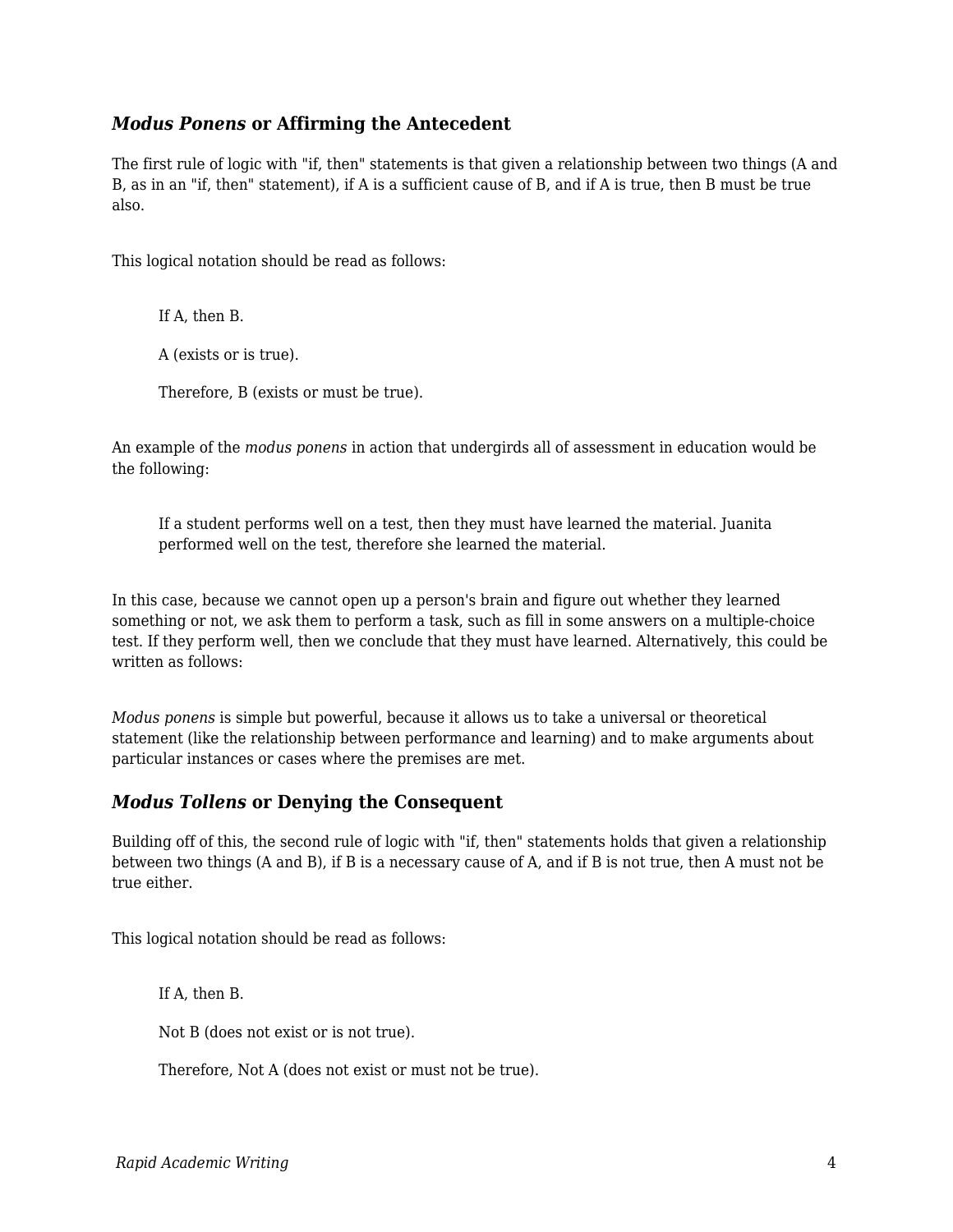To logically reframe our case from above, we could say the following:

If a student performs well on a test, then they must have learned the material. Isabella did not learn the material, therefore she will not perform well on the test.

Alternatively, this could be rewritten as follows:

The *modus tollens* works, because if A truly is sufficient to always prove B, then there can never be a situation when B is not true while A is true. This implies a very strong causal relationship between the two things, and one of the benefits of using a modus tollens is to ask ourselves whether we really meant to suggest as strong of a relationship as we did.

In the example above, many people might say that performance is an indicator of learning, but do they realize that this is the same as saying that if a student does not learn then they will not perform well? Perhaps, perhaps not. However, if we do not agree with the conclusion of the *modus tollens* or had an instance when a student did not learn the material but still performed well, then it would call into question the validity of our initial claim, because if the *modus tollens* is not valid, then the original argument is not valid either.

# **Fallacies or Mistaken Logic**

Some of the logical difficulties that arise in arguments come about as people misuse modus ponens and tollens or when they confuse necessary and sufficient causes. These are called formal logical fallacies, and the two most basic forms they take are "affirming the consequent" and "denying the antecedent." In addition, there is another class of informal logical fallacies that originates in a variety of reasoning errors unassociated with the actual form of the argument. We will explore each of these in turn.

# **Affirming the Consequent**

Building off of the modus ponens above, someone might conclude that if A leads to B, then the existence or truth of B must prove A, as follows:

This is logically invalid, though, because just because A is sufficient to prove B, it does not follow that B is sufficient to prove A. In the case of performance and learning, this would be like saying the following:

This misapplication of logic assumes that learning alone determines performance, when, in fact, many other factors might influence performance as well, such as the quality of the test, what you ate for breakfast, your grasp of the testing language, and so forth. In other words, though learning might be essential to performing well on a test, it is not sufficient.

To use another example, let us assume that the following statement is true: "Providing the expertise and resources for a quality education is quite expensive." In a nutshell, this is arguing that expenses are necessary for a quality education and that whenever you find a quality educational experience,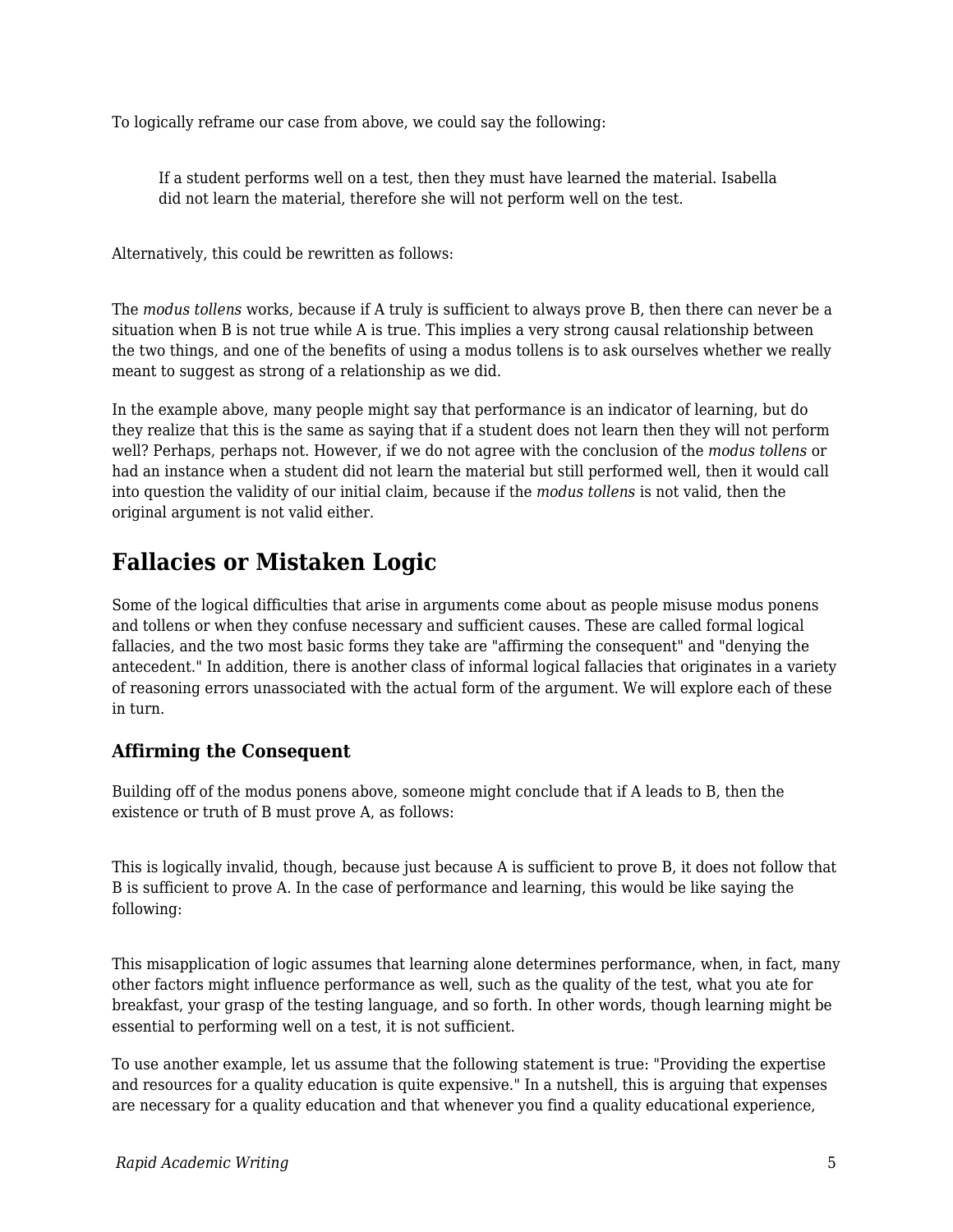there were expenses associated with making it happen. This may or may not be true, but let's assume that it is true for now and rewrite the argument as follows:

Let us say that someone sees this argument, believes it, and then concludes that all expensive educational solutions must be high quality, as follows:

This is invalid, though, because though the original argument acknowledges a relationship between expense and quality, it does not show that merely spending money increases quality (as the latter argument suggests).

To avoid this fallacy in thinking, we should remember that just because something is necessary for causing something else, it does not mean that it is sufficient. Thus, though you might need more teachers to help improve a school, providing more teachers alone will not make this happen. Similarly, though you might need access to particular technologies to improve learning, providing the technology alone will not make learning happen. And so forth.

### **Denying the Antecedent**

The second common fallacy that arises in logical argumentation comes from assuming that a conclusion is untrue just because a premise is untrue or that if A leads to B, then the lack of A must prove the lack of B, as follows:

To use the performance and learning example above, this would be like saying that if a student did not perform, then they did not learn, as follows:

The problem with this is that a student might have learned the material but nonetheless failed a test (for reasons mentioned above). This fallacious argument does not logically follow from the original argument, because though learning might be necessary for performance, a lack of performance does not prove a lack of learning, because other factors might be to blame for the poor performance.

To use another example, we might believe that if achievement gaps exist along racial lines, then this is evidence for systemic racism as follows:

If we look at data from a given scenario, though, and find that no gaps exist, does this mean that systemic racism also does not exist, as follows?

Perhaps, but perhaps not. Perhaps systemic racism evidences itself in ways other than achievement gaps, or perhaps the lack of a gap merely shows that a racially marginalized group is working harder to make up for differences in how they are treated within racially stratified sytems (as many marginalized groups will argue). In any case, this version of the argument does not follow from the original argument, because it assumes that achievement gaps are the only indicators of systemic racism.

To avoid this fallacy in thinking, we should remember that just because something is a sufficient cause or a sure evidence for something else, it does not mean that it is the only cause or the only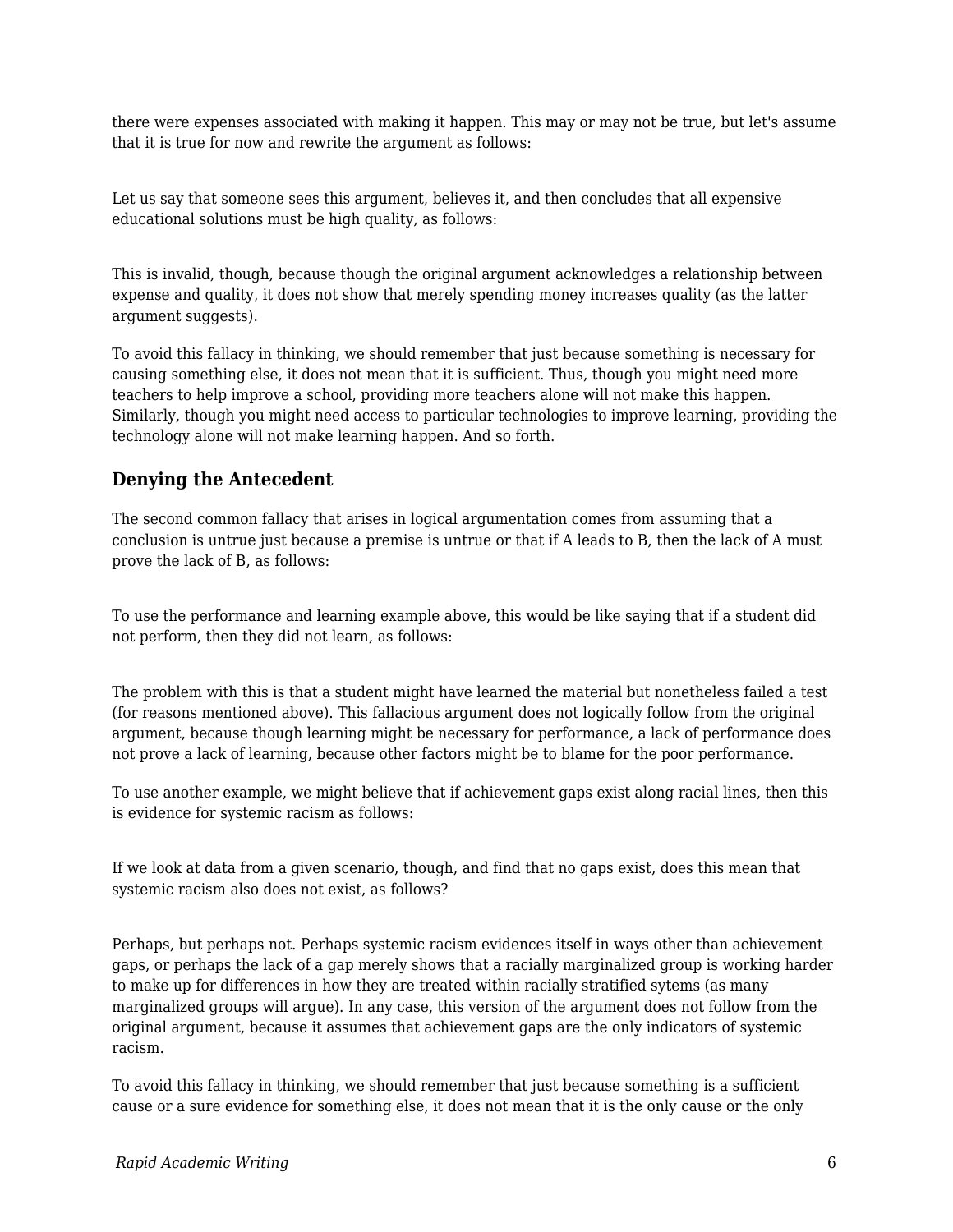evidence for the other.

### **Informal Fallacies**

In addition to these formal fallacies, there are many informal fallacies that reveal errors in logical reasoning. These errors take many forms and might attempt to appeal to a listener's emotions, to muddle the issue, or to sidetrack the argument. Some common informal fallacies include *ad hominem*, *tu quoque*, slippery slope, begging the question, *post hoc*, strawman, burden of proof, fallacy fallacy, and many others. We will briefly discuss a few here, but for more information on these and other informal fallacies, please refer to the *[Your Logical Fallacy Is](https://yourlogicalfallacyis.com/)* [website](https://yourlogicalfallacyis.com/).

To better understand each of these fallacies, we will also provide an example using two fictitious characters in a parent-teacher conference: Graciella, who is a parent dissatisfied with her child's schooling experience, and Inez, who is a very defensive teacher. In all scenarios, Inez will provide the negative example of using the fallacy.

#### **Ad Hominem**

The *ad hominem* fallacy, which literally means "to the man," consists of attacking your opponent's character rather than the argument they are making.

*Graciella: You marked my daughter's test wrong. She got the answer right, but you said it was wrong.*

*Inez: I'm sorry, but I don't believe you even completed high school. Are you really qualified to question my grading methods?*

In this situation, Inez is bypassing Graciella's argument and instead attacking her credibility. Even if what Inez is saying is true, it does not change the fact that Graciella might have a sound argument.

#### **Tu Quoque**

The *tu quoque* fallacy, commonly called whataboutism or appeal to hypocrisy, consists of accusing your opponent's side of doing the same thing that they are accusing your side of.

*Graciella: You did not provide my daughter with any help on this assignment.*

*Inez: You never help your daughter with any of the homework that I send home with her, so you don't have any right to accuse me of that.*

In this situation, though what Inez is saying might be true and Graciella might be guilty of the same behavior she is accusing Inez of, this is irrelevant to the point that Graciella is a teacher that should be providing help to students on their assignments.

#### **Slippery Slope**

The slippery slope fallacy consists of stringing together multiple causal statements to typically lead to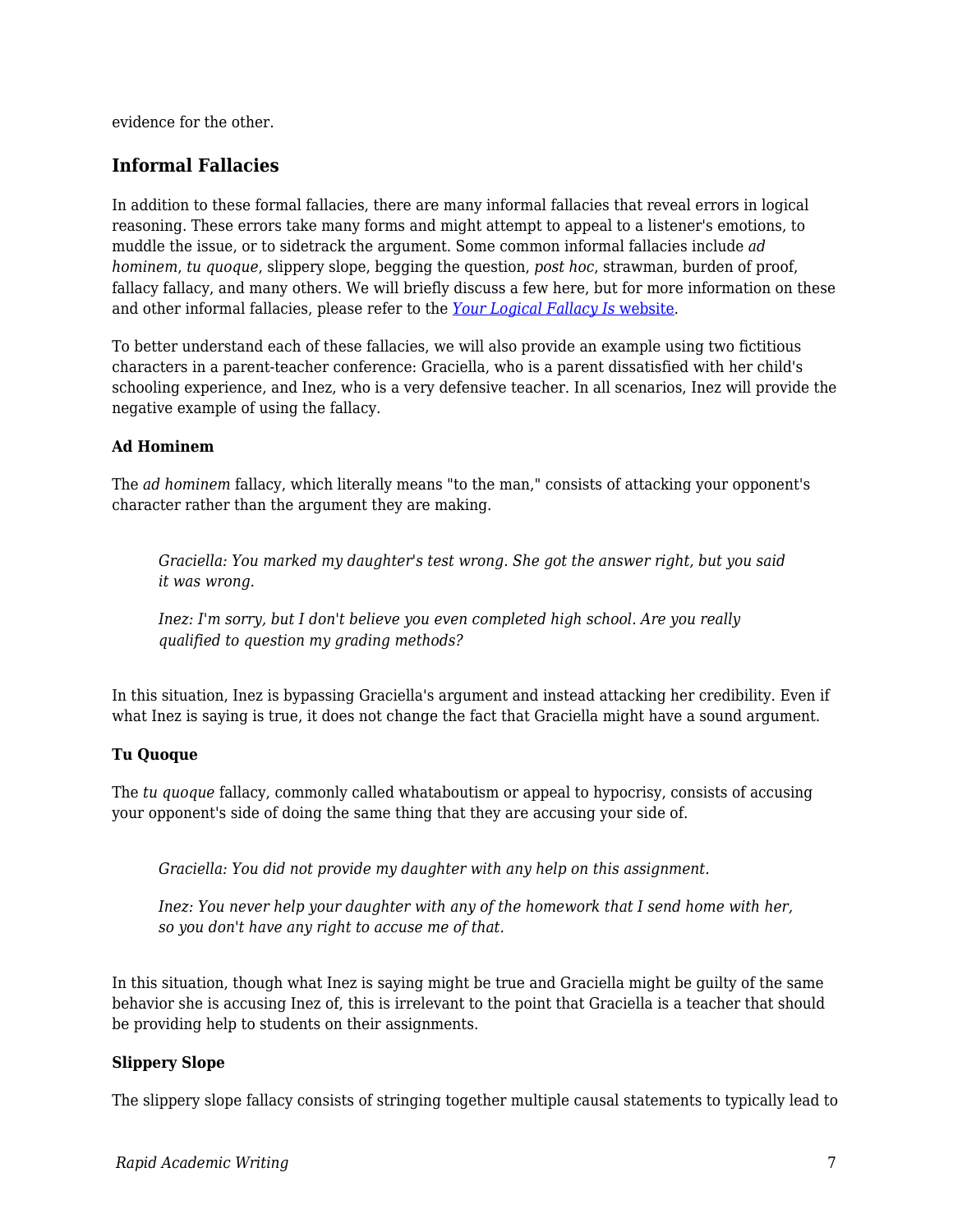a catastrophic conclusion, attempting to show that the initial step should never have been taken.

*Graciella: Why did you tell my daughter she couldn't wear her hat in class?*

*Inez: Because wearing a hat shows disrespect for the school. If she disrespects the school, then she disrespects society. If she disrespects society, then she will commit crimes. Do you really want your daughter to end up in prison someday?*

In this situation, Inez starts with a plausible premise and moves from one conclusion to another without fully substantiating each step (e.g., is disrespecting the school really the same as disrespecting society?). This allows her to end with a scary conclusion that is very far removed from the original premise.

#### **Begging the Question**

The begging the question fallacy merely restates the original question as the conclusion in a circular way, essentially appealing to the conclusion being true by definition.

*Graciella: My daughter said that her science textbook said that Pluto is a planet. Why are you teaching her things that aren't true?*

*Inez: Pluto is a planet, because the science textbook says it's a planet.*

In this situation, it has already been established that the book said that Pluto is a planet and rather than arguing that this is true from some other source of evidence, Inez is merely restating the original premise.

#### **Post Hoc**

The *post hoc* (*ergo propter hoc*) fallacy literally means after this (therefore because of this) and consists of claiming that because something happened after something else then it must have resulted from it.

*Graciella: My daughter failed this test even though she studied hard for it all weekend.*

*Inez: I saw her gossiping with some other girls before class while other students were studying, so she must not have studied that hard.*

In this situation, Inez connected two true observations together (that the daughter failed and was seen gossiping before class) to make a problematic causal inference (gossiping instead of studying for that brief period caused her to fail).

#### **Strawman**

The strawman fallacy consists of making a simplistic caricature of the opposing argument, which is easier to argue against.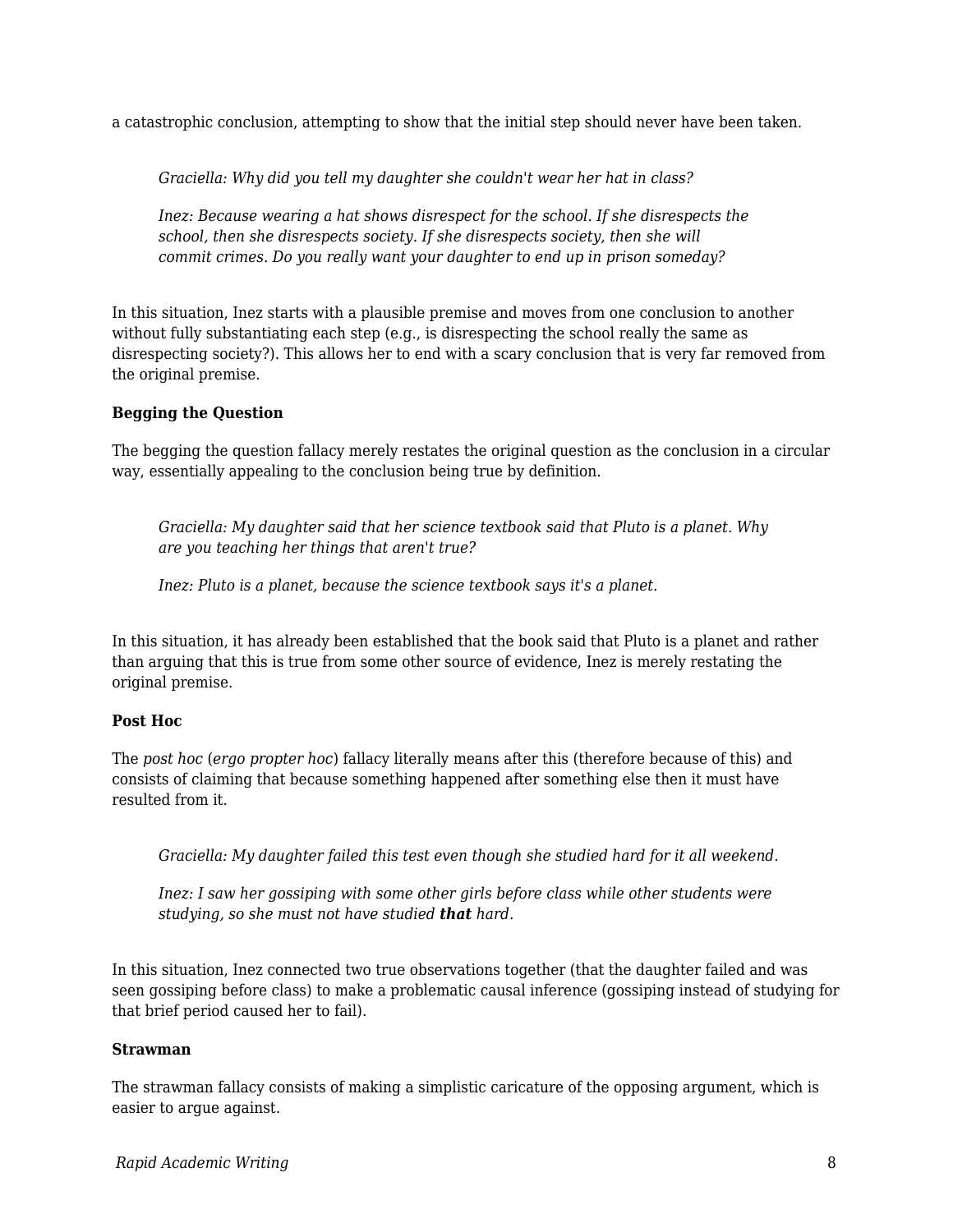*Graciella: I work three jobs to make ends meet. When I get home from my third job each night, my daughter has made dinner, washed the dishes, and put her siblings to bed. She's exhausted, I'm exhausted, and I just can't find the time to help her with all the homework you're giving to her. And even if I can find the time, most of the stuff is beyond me.*

*Inez: I think that if the two of you really cared about her future, then you could figure it out. In my mind, it all comes down to grit.*

In this scenario, Inez is taking the complex situation that Graciella has explained to her (which involved time constraints, sleeping requirements, and limited expertise) and has oversimplified it to just be about grit or caring. Whenever someone says something like "it all comes down to X," you can generally assume that they are putting forth a strawman fallacy.

#### **Burden of Proof**

The burden of proof fallacy consists of claiming that your opponent must provide proof of their claims before you should be expected to provide proof of your own.

*Inez: Your daughter seems to not be reading as well as she should.*

*Graciella: Why do you think that? She reads just fine when we read together.*

*Inez: Do you have any evidence that she's actually on track for her grade level?*

It is obviously appropriate for a parent and teacher to consider whether a student is on track with her reading, but in this scenario, Inez assumes that the daughter is not reading well (without providing any concrete evidence) and then discounts Graciella's counter-argument by suggesting that Graciella is the one who must prove that the daughter is on track (rather than the teacher providing evidence that she might not be).

#### **Fallacy Fallacy**

The fallacy fallacy consists of claiming that your opponent's conclusion is untrue, because they used a fallacious or weak argument to argue for it.

*Graciella: I don't understand how my daughter can keep failing her math tests. She's never had trouble in math before. She is very good at math! When we go to the store, she helps me keep track of how much I'm spending so that we don't go over the budget.*

*Inez: This is algebra. The type of math that we're doing is much more complex than simple addition. So, your argument is invalid, and this proves my point that she just must not be good at complex math.*

In this scenario, Graciella did not make the strongest argument in favor of her daughter's algebraic abilities, but Inez should not conclude from this (alone) that her daughter is bad at math. Doing so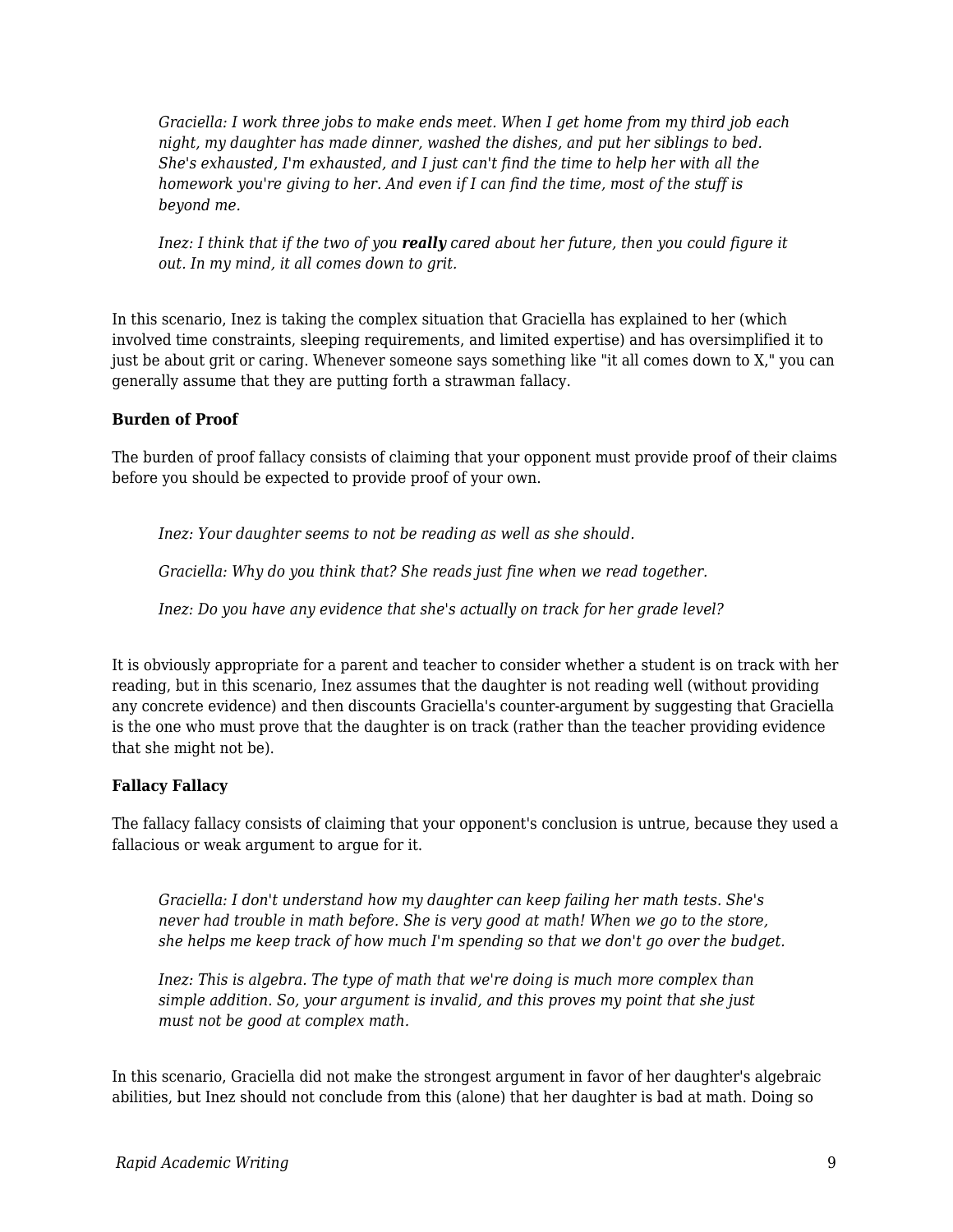ignores the fact that the daughter's math ability and Graciella's logical reasoning are completely disconnected from one another.

# **Three Types of Certainty**

There are at least three different types of certainty that we can attain through logical argumentation: deductive, probabilistic, and inductive. Deductive certainty is most common in mathematics, moral reasoning, theology, and formal logic and essentially operates on an all-or-nothing basis: either we can be completely sure or we can't be sure at all. Probabilistic certainty is common in the social sciences and establishes certainty based on statistical formulas. And inductive reasoning is common in observational sciences and everyday argumentation, wherein we use evidence to make what we believe to draw subjectively reasonable conclusions about the world. Each will now be discussed in turn.

# **Deductive**

From the perspective of deductive logic, an argument is logically convincing only if it is both (1) valid and (2) sound. That is, arguments are neither true nor false but are rather only convincing (to be trusted) or unconvincing (not to be trusted).

To be deductively valid, an argument's conclusions must necessarily always follow from the premises. For instance, we might want to reveal that systemic racism exists in the U.S. educational system by showing that achievement gaps exist along racial lines. We might do this by making an argument that if Asian Americans experience an achievement gap when compared to white Americans, then systemic racism must exist as follows:

In this case, we would have to show that every single time that a gap has existed between groups along racial lines, then this has been the result of systemic racism. If we cannot show this (or if there are compelling counter-examples to this claim such as gaps that have existed along socio-economic lines alone), then the argument will struggle to be convincing in terms of validity.

To make deductive arguments more valid, then, we often have to add new premises, which will help more carefully show the relationship between our premises and conclusion. In this case, we might add other premises that help to prevent counter-examples from emerging (e.g., "and there are no differences in socio-economic status" or "and there are no differences in levels of parental formal schooling"). In so doing, we can make the argument more convincing by showing that the relationship between achievement gaps and racism cannot be explained away by reference to other factors.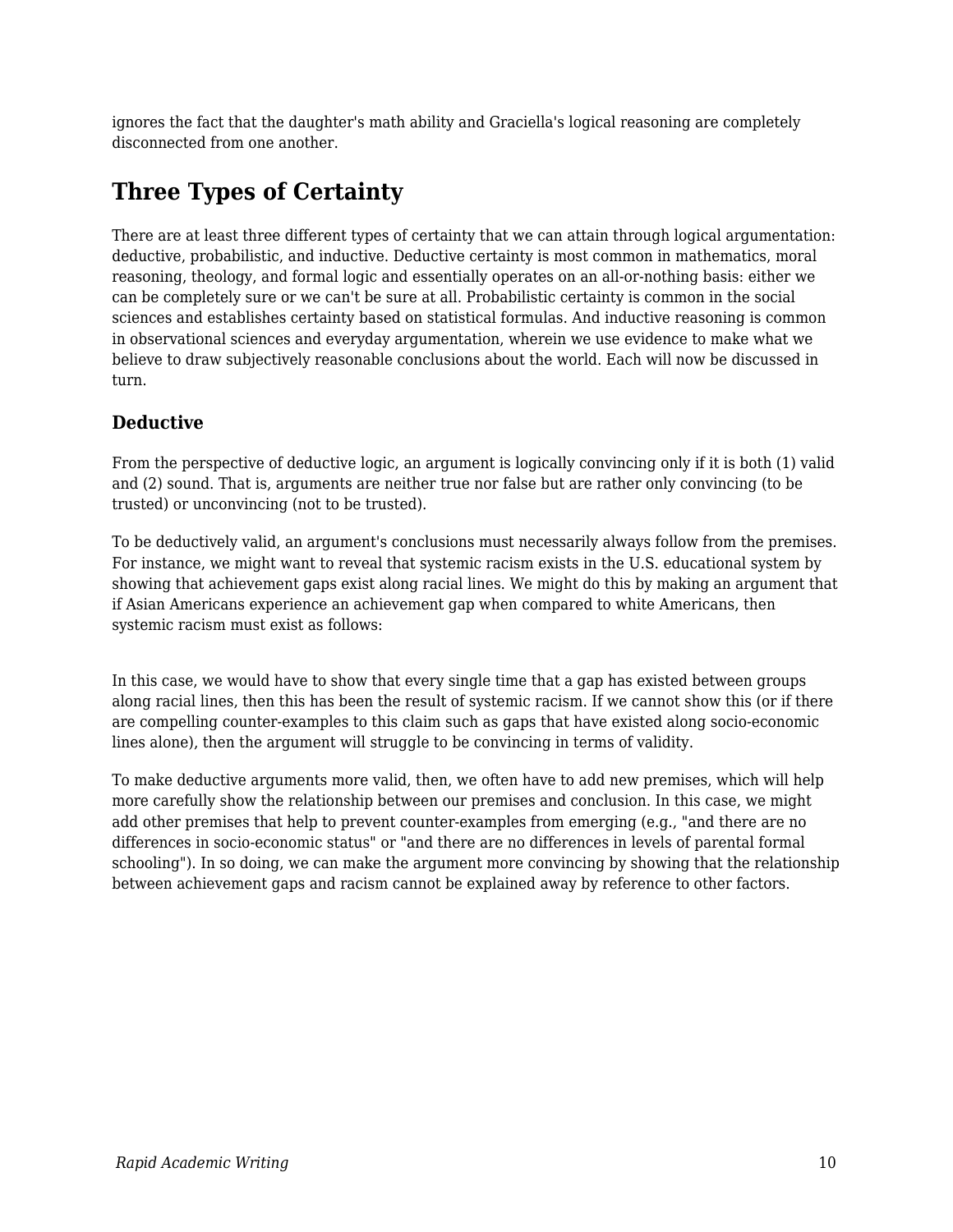### **Learning Check**

Consider the following argument:

If a student learns the periodic table of elements, they will pass the test. Lucy learned the periodic table. Therefore, Lucy will pass the test.

Is this argument valid?

a. Yes

b. No

Consider the following argument:

If the No Child Left Behind Act (NCLB) worked, then all students would be succeeding today. All students are not succeeding today. Therefore, NCLB did not work.

Is this argument valid?

a. Yes

b. No

Furthermore, to be sound, an argument must be valid *and* all of its premises must be true. For this argument to be sound, we would have to show that race-based gaps exist between Asian and white Americans. However, the argument will lose its convincing power if we analyze our data and discover that no gaps exist (or that Asian Americans out-perform their white counterparts). If the premise is not true (i.e., a gap exists), then it prevents us from convincingly proving the conclusion (i.e., systemic racism exists). This weakens the argument. Notably, it does not disprove that systemic racism exists, but the lack of a gap merely shows that this particular argument is not convincing for proving it in terms of soundness.

Because we expect deductive arguments to be both sound and valid, it can be difficult to make bulletproof arguments, because our opponents have two ways of challenging the argument. They can either (1) show that our conclusion does not always follow from the premises we have provided (i.e., not valid) or (2) show that our premises are not true (i.e., not sound).

Let us take the modus ponens example from above to illustrate and assume that Juanita is using this argument to convince her teacher that she learned what she was supposed to learn in class.

The easiest way to test the argument for soundness would be to simply check whether Juanita performed well on the test. If she did not perform well, then this does not necessarily mean that she did not learn, but it rather shows that the argument is just not a convincing way to show that she learned. Likely, Juanita would have determined whether the argument was sound or not before she made it and would only have attempted to make the argument if she was sure that she performed well on the test.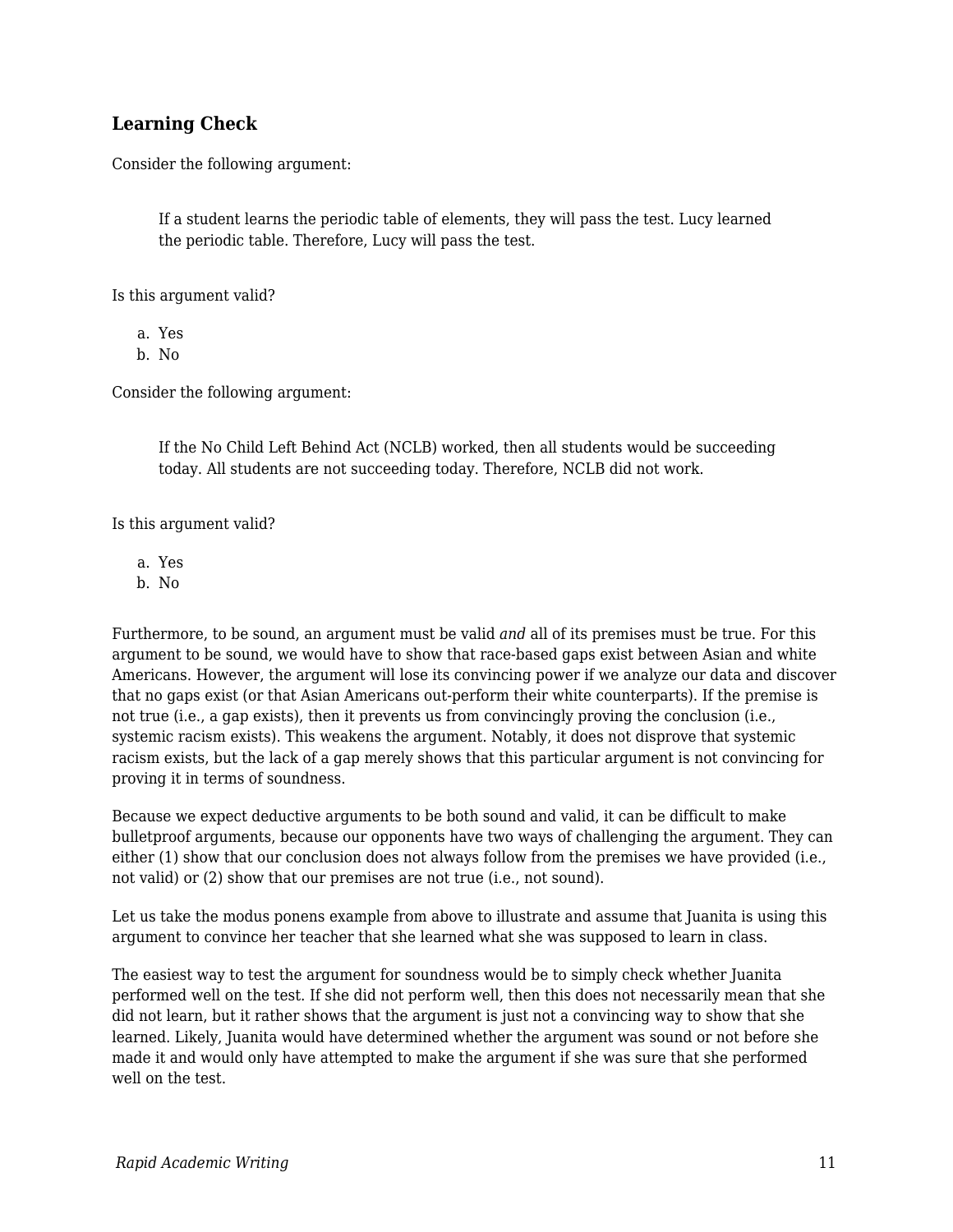Even with this evidence, though, is it possible that Juanita still did not learn the material? Or in logical terms is the following possible:

If someone can prove this, then they can show that the original relationship between learning and performance (that if a person performs, then they must have learned) is not always to be trusted. They might do this in a number of ways, such as checking to see whether another student who merely guessed "C" on every option was able to perform on par with Juanita. If so, then this would effectively destroy the argument, because they would have shown that the conclusion does not always follow from the premises in every case or that performance is not always a valid indicator of learning (e.g., in cases of cheating or poor test design).

# **Probabilistic**

Probabilistic certainty relies upon statistically-established relationships to help us determine to what degree we should trust a given conclusion. For instance, let us assume that a study was conducted that showed that students who used a particular program to prepare for a test did better on the test than students who did not. Such statistical tests typically have a significance score to account for random variance in the data (e.g., due to individual differences between students) and other reported measures to help us know how we can reasonably understand the results.

Within the social sciences, the p-value is used in many tests to establish the likelihood that any differences seen were not due to chance. Where we set this certainty threshold is quite arbitrary, but in education research it is generally set at p<.05, meaning that education researchers need to be able to show that there is less than a 5% (or 1-in-20) chance that the observed results were due to random effects. This means that education researchers anticipate that their outcomes should be true at least 95% of the time in order to report them (or that they are 95% certain).

Quite different from deductive certainty, which relies on definitions and logical implications based on the meanings of words and ideas themselves, probabilistic certainty relies upon empirically observing and measuring relationships between phenomena and using statistics to determine how certainly we can predict future events based upon past events.

# **Inductive**

Both deductive and probabilistic certainty tend to be quite untenable in a person's day-to-day life, because we rarely are analyzing situations within closed, neatly-defined systems (as required for deductive certainty) and also rarely have the ability to statistically analyze relationships between premises and conclusions (as required for probabilistic certainty).

To illustrate, when you walk into a dark room and turn on the light switch, you expect the light to turn on. Why? Not because we can confirm that all the circuitry, conditions, and natural laws associated with such a behavior are understood and have not been violated (as with deductive certainty) and not because we have tested the light switch 100 times and have found it to turn on the light at least 95 of those times (as with probabilistic certainty).

Rather, we simply know (a) that turning on the light is what the switch is designed for and (b) that our past experiences with such switches shows that they generally work. Such certainty is termed inductive, because it uses finite facts or experiences to draw conclusions in a compelling (though not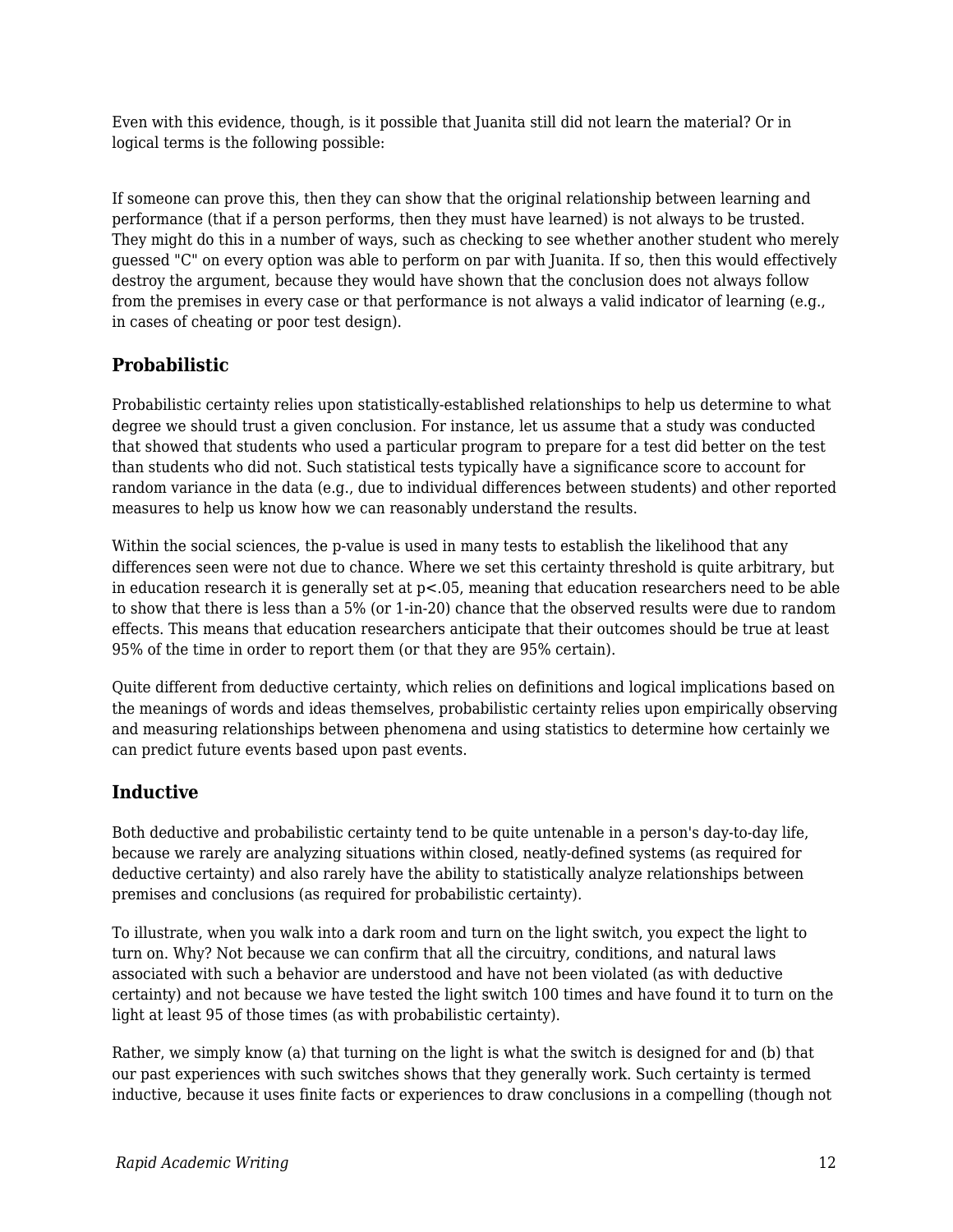infallible) way.

Is it possible that the light will not turn on? Absolutely (and the logician could skeptically point this out), but given the limited evidence it still makes sense to assume that the conclusion is probably true.

Thus, with inductive reasoning, the goal is to provide sufficient evidences to make a compelling case, even though the likelihood of the conclusion is not absolute (deductive) or quantitatively calculable (probabilistic).

An example from education might be Graciella (from the examples above) noting that her daughter has failed multiple tests in a row and is feeling like she cannot keep up and concluding that she will likely fail the next test also. The daughter's performance on the fourth test is not ensured by definition (deductive) or mathematically (probabilistic) but is rather an educated guess based on the premises (previous failures and current attitude). Is it possible that the conclusion is wrong? Sure, but it nonetheless seems like a compelling argument that should not be ignored, and Graciella should be concerned about her daughter's next test performance as a result.

# **Responsible Logic**

Finally, I will close this chapter by mentioning a few points about the responsible use of logic. Logic serves a very important purpose of unmasking assumptions, enabling skepticism, and highlighting irrationality, yet it does so in specific ways that should be understood and used responsibly.

# **Unmasking Assumptions**

One of the great benefits of logic is that it can help us to unmask hidden assumptions that we might otherwise take for granted or that a sophist might be attempting to mask. By laying out premises and conclusions in structured ways and interrogating how one leads to another, we are able to understand more clearly where argumentative differences lay.

As an example, let us use the historic abortion debate in the U.S.

On one side of the debate, those who self-identify as "pro-choice" argue that a woman should have the right to choose what is to be done to her body and that because abortion is a procedure done on women's bodies, then women should have the right to choose that procedure or not.

On the other side of the debate, those who self-identiy as "pro-life" argue that every living person has a right to life and that because living babies are people, then they should not be killed in the womb.

Each side self-identifies based upon their claimed central tenet. Pro-choice advocates argue that choice is preeminent and that those who oppose them are not respectful of women's choices over their bodies (implicitly labeling them as "anti-choice"). Pro-life advocates argue that a baby's life is preeminent and that those who oppose them are not respectful of a baby's right to life (implicitly labeling them as "anti-life"). Yet, neither of these characterizations are actually true. Pro-choice advocates may actually care deeply about the right to life of a baby, and pro-life advocates may actually care deeply about the individual rights of women.

So, the source of the conflict is not located in either of the premises (a) that women should have the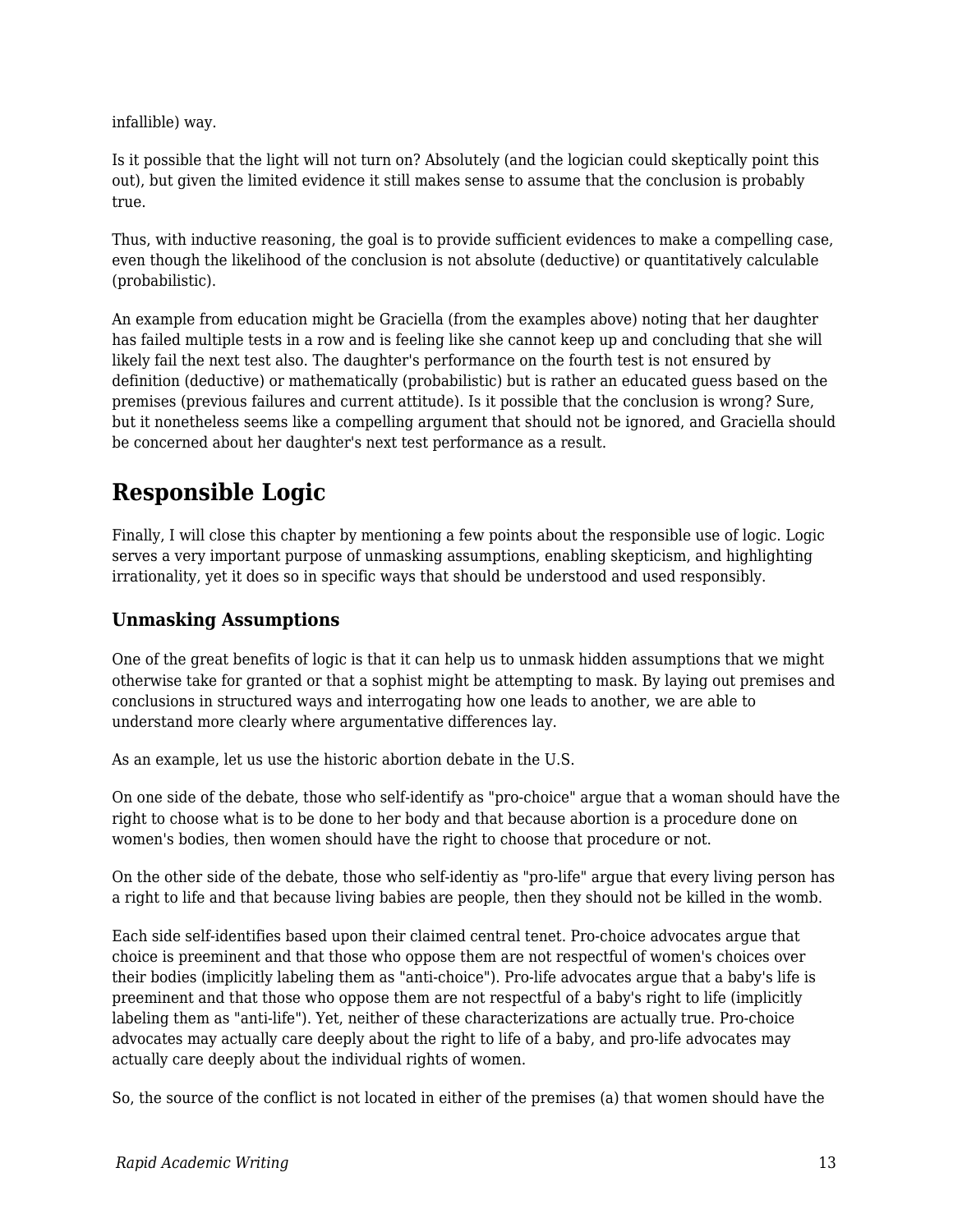right to choose what happens to their bodies or (b) that living babies have a right to life, because both pro-choice and pro-life advocates actually believe both of these things. Rather, there is an unstated premise upon which the argument for each side is based. It is that *unborn fetuses are or are not living babies.* By changing this single premise, it changes the conclusion of the argument.

This premise is the heart of the issue, and yet, when we see political pundits or advocates arguing about the issue, they spend very little (if any) time on the crucial premise and rather spend time angrily shouting about premises that both sides agree on (i.e., women should have a right to choose, babies should have a right to life). Much of this happens simply because it is easier to win an argument by making your opponent appear to disagree with a basic truth that we all agree on (i.e., freedom and life) than it is to have a reasonable conversation about an unsubstantiated belief (i.e., what life is and when it begins).

Logic, then, can be helpful for showing that one person might truly believe in women's rights and also oppose abortion or that another person might truly believe in a baby's right to life and support abortion, which shows that the arguments we are generally having are not substantive or dealing with the actual source of the disagreement. By unmasking such contentious assumptions, we can (hopefully) spend our energies solving problems rather than creating caricatured arguments that fail to reflect the complexities of reality.

# **Healthy Skepticism**

Logic is also helpful for encouraging us to approach arguments with a certain level of skepticism, asking whether all the premises are clear, whether they are true (sound), and whether the conclusion necessarily follows from the premises (valid). This can help keep us from believing in conclusions for which there is insufficient evidence and is necessary for approaching problems in life in a critical manner. Such a mindset I consider to be healthy skepticism, because it leads us to interrogate arguments to determine the level of certainty we can place in the conclusion based on the provided evidence.

However, skepticism can easily become unhealthy if we place our certainty thresholds too high (e.g., expecting all arguments to provide deductive certainty). In the social sciences, for example, scientists must balance between two types of errors. Type I errors are those in which the scientist has not been sufficiently skeptical and has rejected a null hypothesis that should have been retained. Type II errors on the other hand are those in which the scientist has been too skeptical and has failed to reject the null hypothesis by setting a standard for verification that is too high. Typical social science errs more on the side of preventing Type I errors than Type II errors (e.g., the 95% vs. 5% split of the standard p-value), which seems reasonably appropriate, but both errors are problematic, and the unhealthy skeptic can easily fall into the trap of demanding too much evidentiary certainty before believing a conclusion and thereby commit a Type II error.

To illustrate, a famous example is provided by the renowned atheist Bertrand Russell (and Richard Dawkins later repeated his stance) as follows:

When asked what he would do if after he died he found himself standing in God's presence and God asked him why he didn't believe in him, Bertrand Ruseel quipped that he would shake is finger at God and shout "Not enough evidence, God! Not enough evidence!"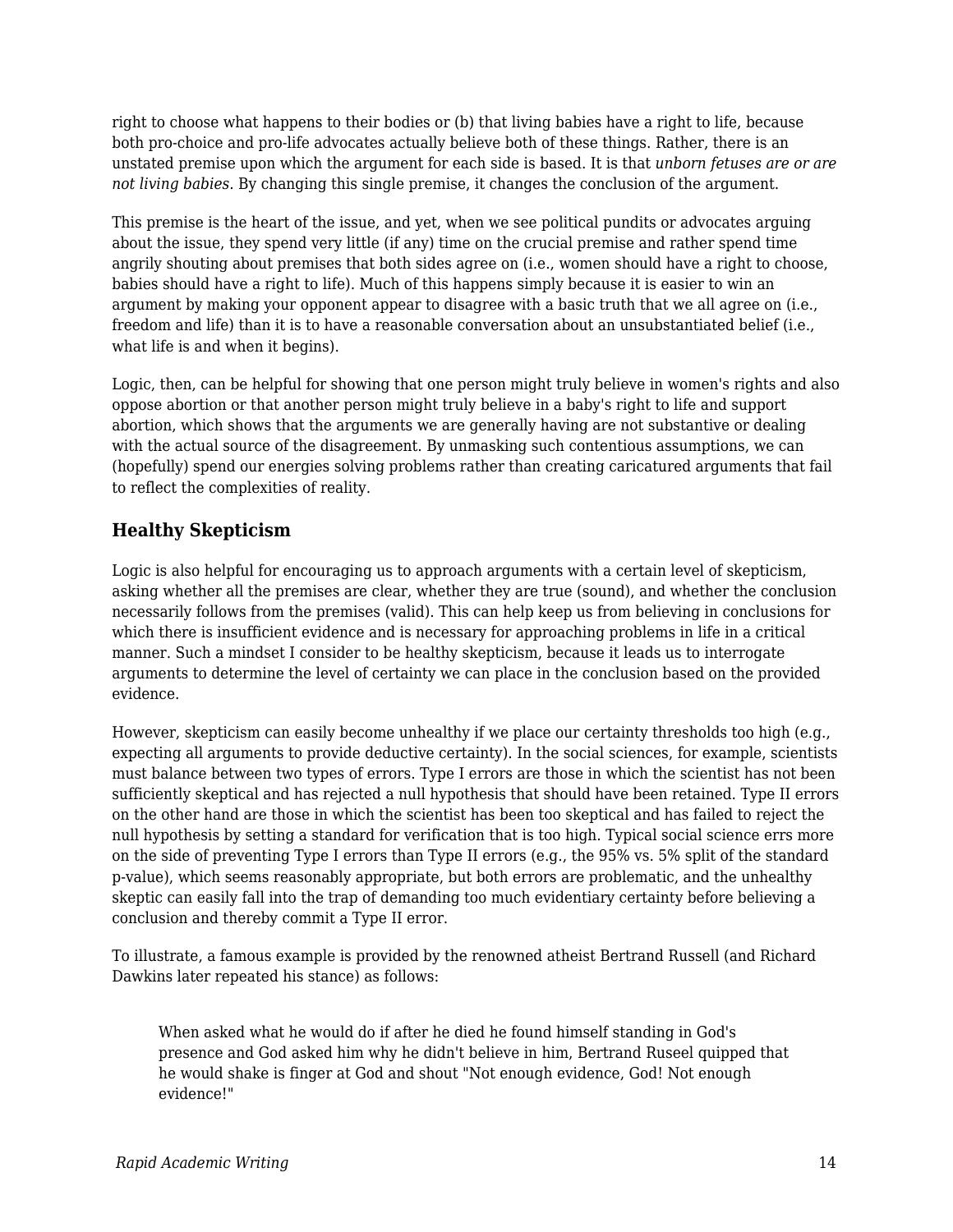Though humorous and almost bravely skeptical, there seems to be a type of hubristic skepticism (or cynicism) at play in this type of scenario that denies truth to its face if it is not presented in the quixotic trappings that the seeker demands. Such levels of skepticism can easily lead one to deny very practical causal relationships in argumentation, such as that flicking a light switch actually caused a light to turn on (as in Humean skepticism), even though the skeptic actually uses light switches on a daily basis (implying some practical belief in the relationship). In the example above, denying the existence of God to his face would be like denying the existence of any other person that you saw face to face, such as a friend or mother. Such behavior does not reveal enlightened scientific reasoning but rather absurd and insincere resistance to reasonable truths that you already accept (in this scenario, would Russell respond to God, if he did not acknowledge his existence?). To be clear, here I am not making an argument for the existence of God but am merely responding to this famous scenario which holds as its premise that the skeptic is standing in God's presence and is talking to him.

Similarly, a true empiricist, for example, might faithfully quip that "nothing should be believed unless it is based in sufficient, externally verifiable, objective evidence." The problem with such a belief is that the maxim itself is not based in empirical evidence (where in the world was this maxim originally observed?), and if it was observed, then why should it be believed if the maxim was not already believed (cf., Quine's critique of logical positivism and the analytic-synthetic distinction)? To say that logical fallacies should be avoided because logical fallacies are bad is itself a fallacy, and it would be quite difficult to construct a logical argument showing that logic should be believed (and even if we did, such an argument would be circular).

All of this is to say that healthy skepticism is a valuable logical asset to critical thinkers, but such skepticism should serve a reasonable purpose. Rather than being used as a blunt hammer to skeptically deny everything, logic should be used as a precise scalpel to dissect arguments, to understand underlying evidence and relationships, and to make reasonable certainty demands. In other words, logic is a tool to be used, not a master to be served, and if logic or critical reasoning are ever preventing us from reasonably doing good or moving forward in valuable ways, then we should (like the social scientist) accept a slim chance of succumbing to a Type I error rather than fall prey to the ever-present Type II error of cynicism.

# **Human Irrationality and Ethics**

And finally, logic exists as a field of study, and we are talking about it now, because it is not natural to humans. Humans are naturally irrational, and logic serves as a foil to this. Many of the informal fallacies mentioned above are successful because they are irrational. For instance, they appeal to our prejudicial nature, such as the *ad hominem*, or they appeal to fear, such as the slippery slope. Logic can serve as a way to overcome these irrational aspects of our natural selves and overcome prejudice, fear, and various other vices through reason. This is a clear benefit of logic, and it can be very useful for helping us to become better people by clearly considering our motivations, assumptions, and outlooks on the world.

Yet, is *all* irrationality bad? Should it *all* be overcome?

Some would say so and suggest that the logical life and the good life are synonymous. Yet, can't a person irrationally do good? And aren't there plenty of good actions that are irrational?

I irrationally love and care for my children, and though I could probably come up with some kind of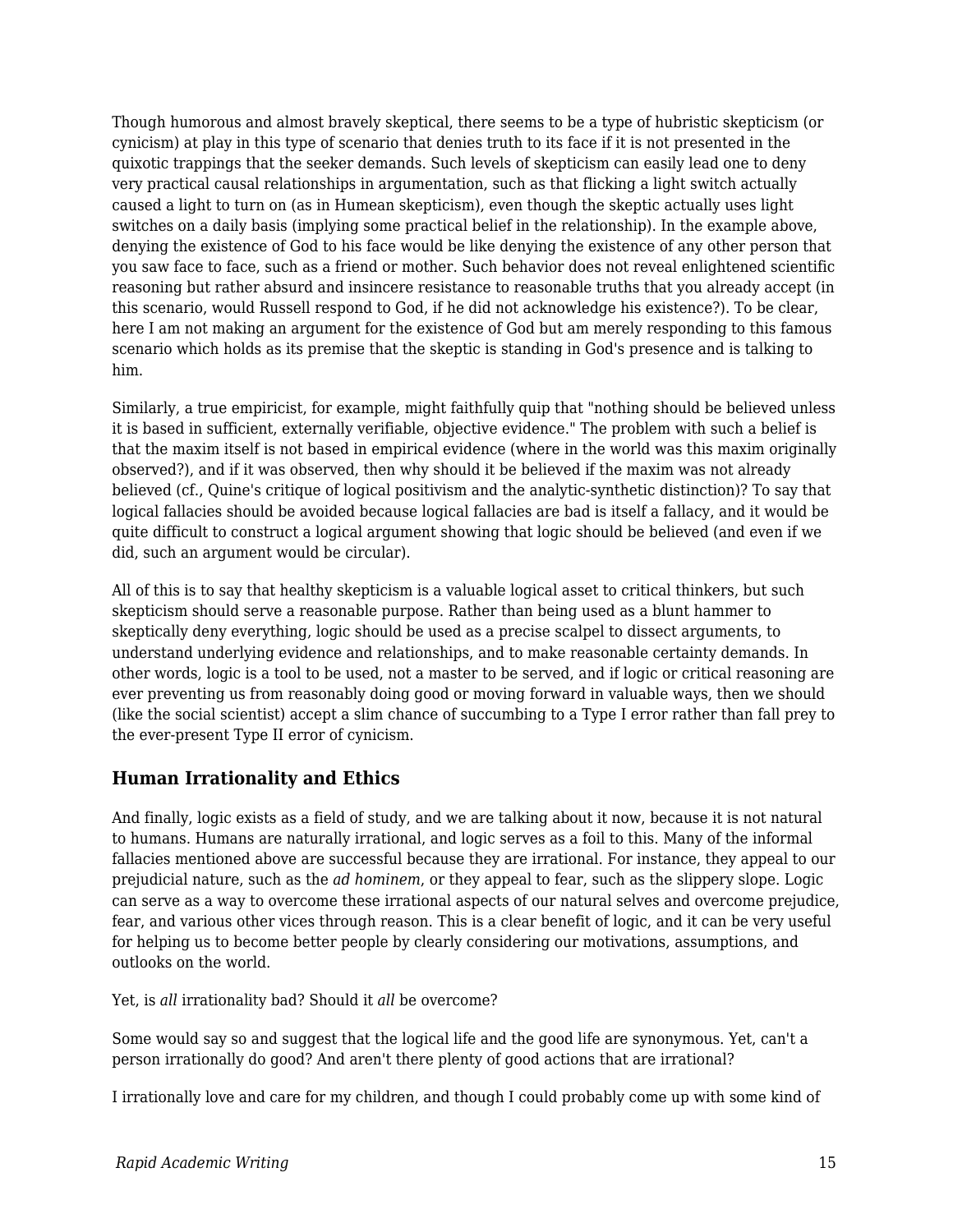logical argument for why I should, does that love and care need to be rationalized to be valid? Or do we seek to rationalize such things only when we fail to do them well (e.g., in the case of a neglectful father)? And if we cannot rationalize the need to be a good parent, then does that absolve us of the need to be one?

There are plenty of things we have not proven rationally to ourselves that we believe implicitly and claim others should believe as well (e.g., parents should care for their children, all people are created equal, justice is a virtuous goal, everyone deserves a chance, first do no harm), but if we really applied skeptical reasoning and attempted to prove such things, we would find the task much more difficult than it may initially appear.

I bring this up only to point out that logic is often used as a weapon to critique the irrationality in others while ignoring the irrationality persistent in all of us, and it seems that the difference between leading a good life and a lesser life has more to do with the actual things we do than whether we are doing those things for rational reasons. The serial killer can be quite rational, and the philanthropist can be quite irrational.

This is in no way intended to be a treatise on ethics, but I merely bring this up to point out that logic itself does not seem to be the doorway to a good and ethical life and that we should be careful not to operate on the assumption that all irrationality is necessarily bad and all rationality is necessarily good.

As suggested previously, reason, logic, and skepticism are tools to be used toward an end. That end can be noble or nefarious; the fact that we use logic in no way suggests that we are acting rightly.